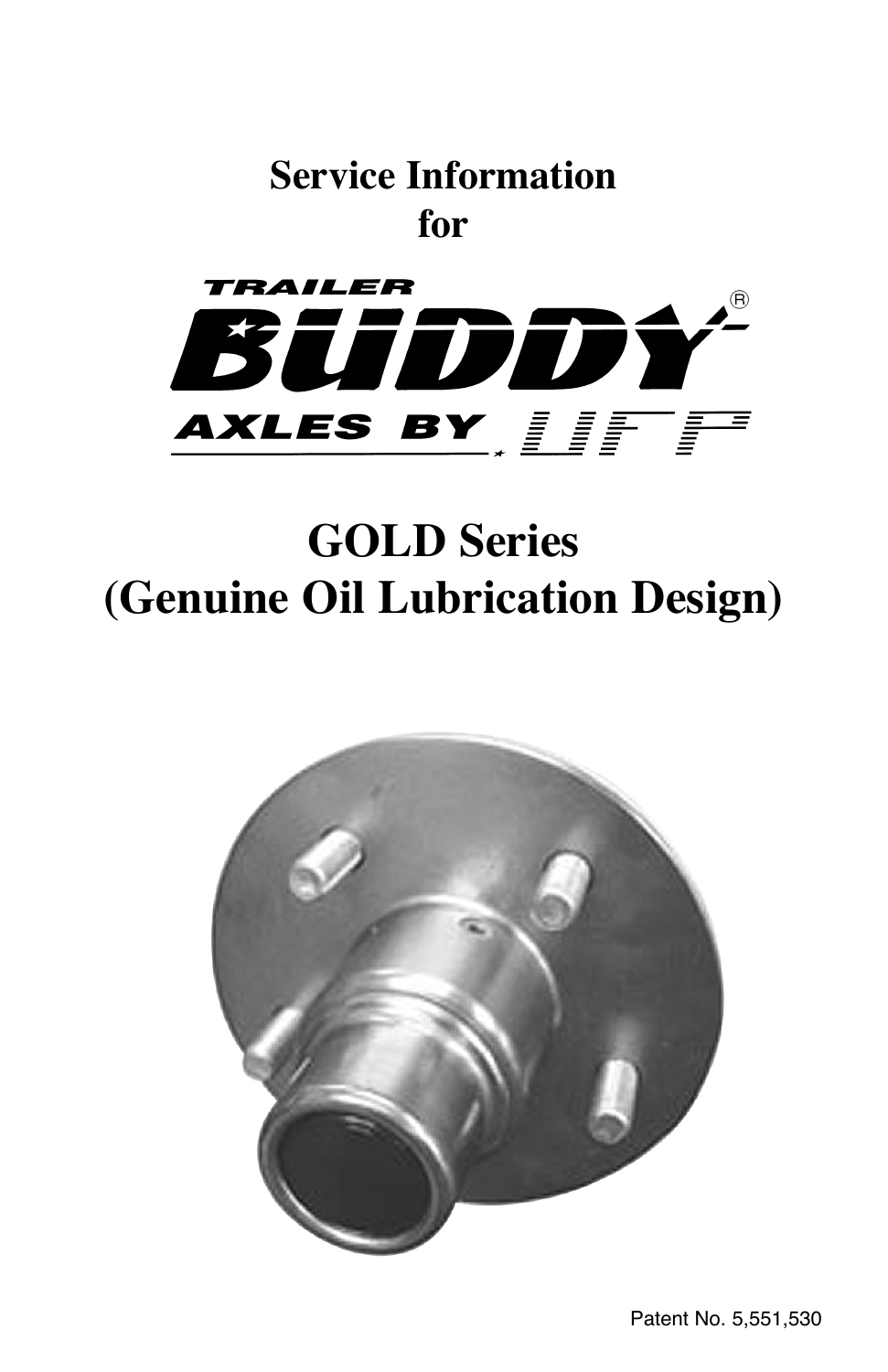## **TRAILER BUDDY GOLD (Genuine Oil Lubrication Design) AXLE**

Your trailer is equipped with the Trailer Buddy GOLD Axle system. This system has a number of unique features not found on conventional trailer axles. We take care to seal every possible leak point on the front and rear of the hub system. UFP makes the finest quality axle assemblies available, which are designed for long-term, trouble-free performance. The following information is provided to answer questions you may have regarding maintenance of the product.



#### **WHEN TO CHECK**

Using the inspection window, check the oil level in the hub every time before you launch your boat. The hub level should be completely full of oil. Call the factory if your oil level drops noticeably.

## **PRESSURIZED SYSTEM WON'T DAMAGE SEALS**

The slight (3-6 psi) pressure your GOLD system generates inside the hub WILL NOT damage the inner oil seals. It is important that the hub cavity is completely filled with oil. Air and oil thermally expand at different rates. Air in the hub cavity will expand at a higher rate than the oil causing the pressure in the hub to increase above 6 psi, possibly leading to seal damage or premature seal wear and water intrusion.

#### **RECOMMENDED LUBRICANT**

Use standard 50 weight motor oil. Do not use heavier or lighter weight oils; variations in oil additives and viscosity can affect oil containment in the GOLD system.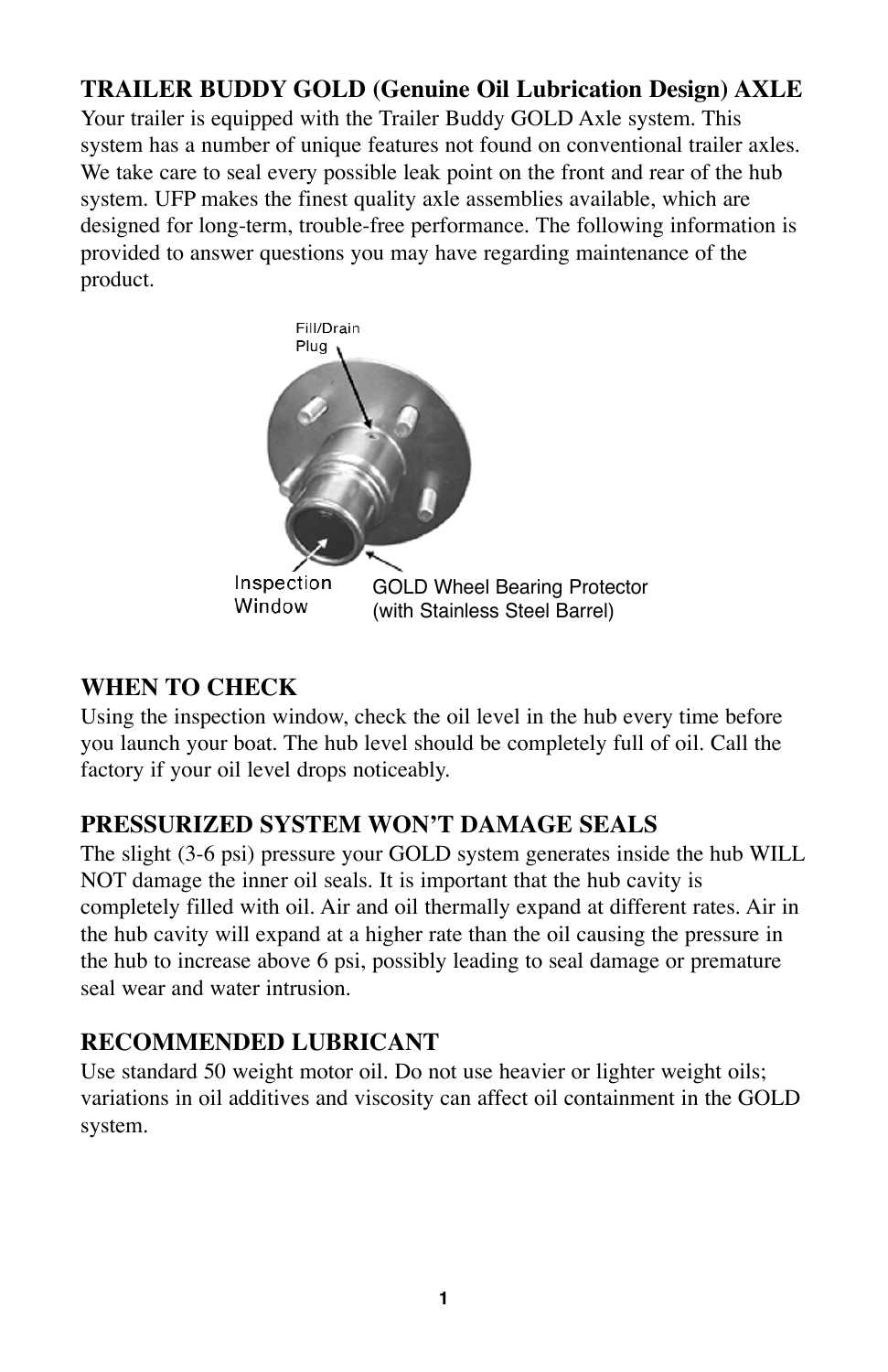## **TRAILER BUDDY BRA**

You can install the Trailer Buddy Bra to keep road contaminants away from moving o-ring surfaces. Protecting these o-rings from grit and road salt will increase the longevity of your GOLD system.

## **ADDING OIL**

Lubricant is added through the threaded port on the nose of hub. Remove fill/drain plug and add 50 wt. motor oil until all the air is forced out of the hub and no air bubbles can be seen. Then reinstall the plug after applying Permatex High-Temp RTV Silicone Gasket Maker to the threads and torque to 7 ft pounds.

## **CHANGING OIL**

It is recommended that you change the oil in your GOLD system after 20,000 miles or every 2 years unless oil becomes a milky color. For additional information contact the factory. To drain your oil, remove fill/drain plug on side of hub nose. **DO NOT** remove GOLD wheel bearing protector. Rotate hub so fill/drain plug is at the 6 o'clock position and keep there until all oil is drained from hub cavity. Rotate hub so fill/drain plug is at the 12 o'clock position and fill hub with oil following the "ADDING OIL" instructions listed above.

#### **BEARING CHECK**

If the bearings need to be adjusted or replaced, you must contact UFP first. We will help diagnose the problem and send instructions to assure that the work is done correctly. Failure to contact UFP before the work is begun may void the warranty.

Wheel bearings have been precisely torque-set at the factory. To maximize bearing life, we suggest you check bearing adjustment at least once a year by following this procedure. Jack up one side of the trailer. Grip the edge of the tire and see if you can rock or move it. If you can move the outer edge of the tire more than 1/8", your bearings need to be re-adjusted.

## **BEARING ADJUSTMENT**

Drain oil from hub following "CHANGING OIL" instructions listed above. Remove the GOLD wheel bearing protector. The protector is held in the hub by an interference fit. To remove cap, lay a block of wood against the side of it and strike the wood with a hammer. Place the wood on the opposite side and hit it again. Continue this procedure until you slowly "walk" the cap out of the hub. Remove the cotter pin and spindle nut retainer.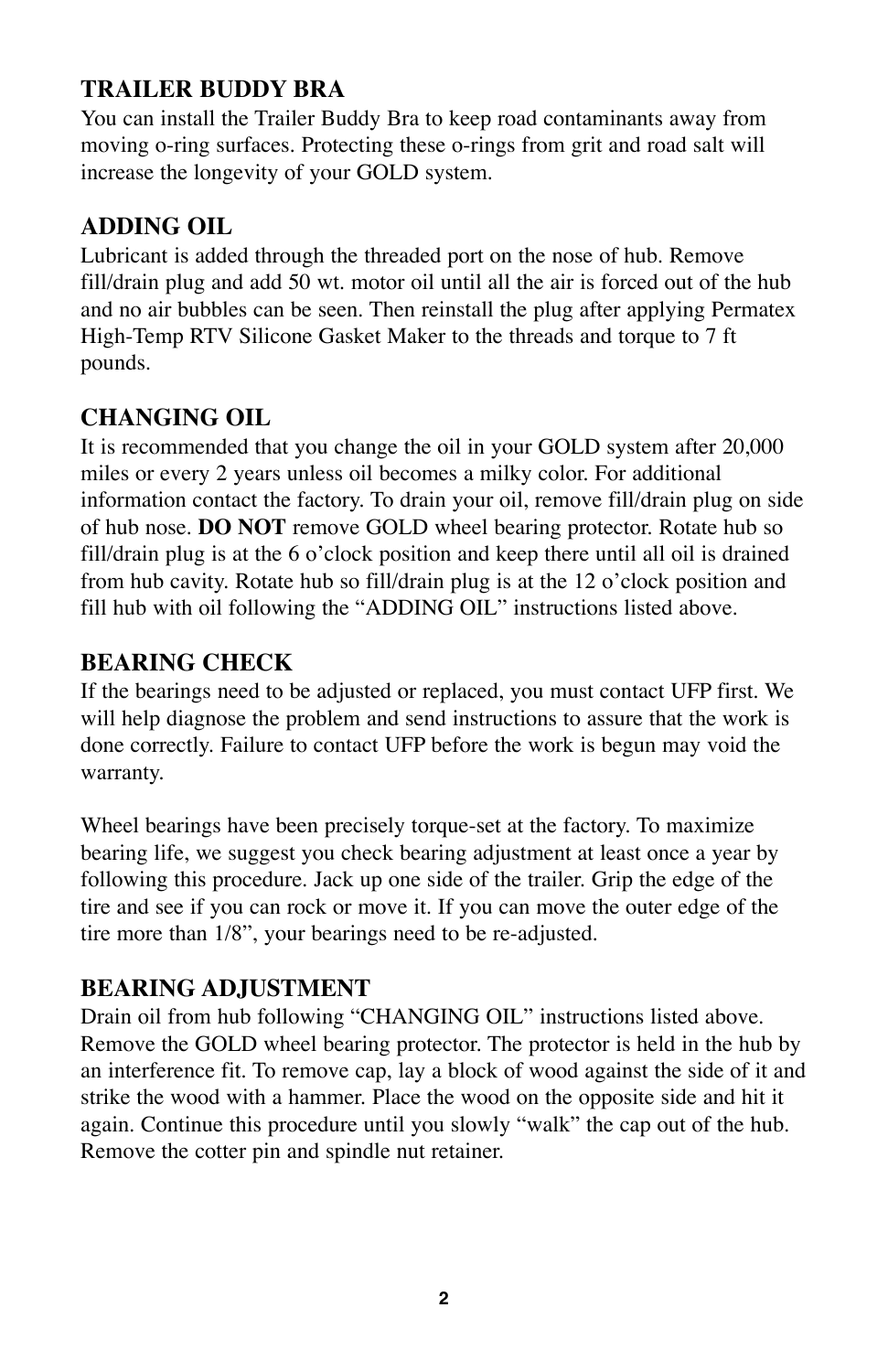While rotating hub, tighten the spindle nut to 18-20 inch-pounds, which is about "finger tight.". Do not over tighten. When the nut is positioned properly the wheel should turn easily and there should be no end-play (lateral movement) of the hub in respect to the spindle.

To replace the nut retainer, find a position where it will fit over the spindle nut so that the cotter pin can be inserted without having to loosen or tighten the nut. Insert a new cotter pin. Recheck end-play. Spread the ends of the cotter pin to keep it in place.

Make sure the rubber o-ring is installed in the nose of the hub (some earlier models do not have o-ring grove). Clean the bore of the hub cavity thoroughly. Apply a thin film of Permatex High-Temp RTV Silicone Gasket Maker to the bore surface. Install the protector with a soft mallet until the shoulder seats against the hub nose.

Add oil per instructions listed in "ADDING OIL" section above.

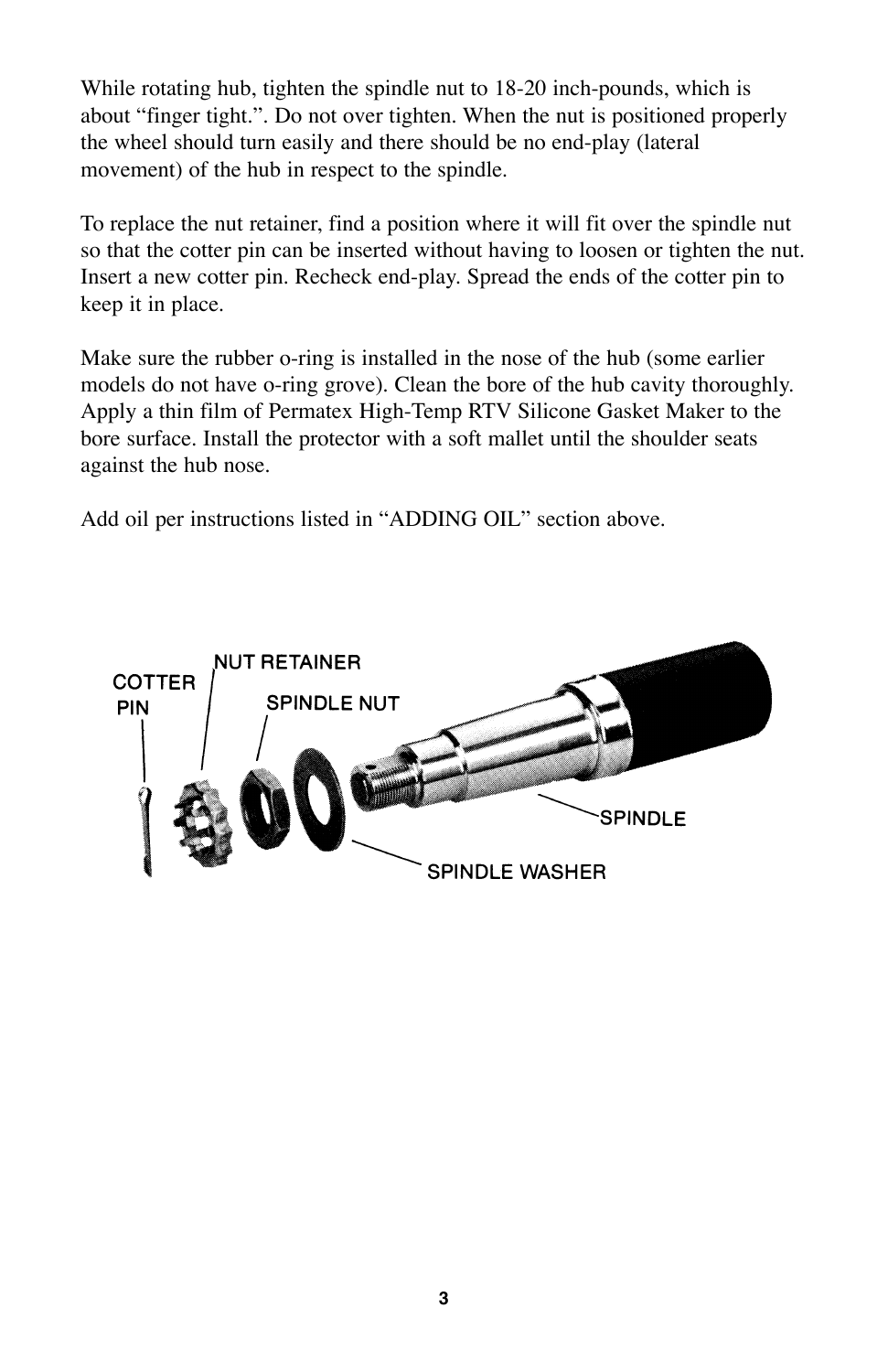#### **BEARINGS**

We use tapered roller bearings identical to those currently being used on many automobiles. Replacements are readily available.

| Axle           |                    | Inner              |                    | Outer              |  |
|----------------|--------------------|--------------------|--------------------|--------------------|--|
| Load Capacity  | Cone               | Cup                | Cone               | Cup                |  |
| 1500#-2500#    | L <sub>44649</sub> | L <sub>44610</sub> | L <sub>44649</sub> | L <sub>44610</sub> |  |
| 2900#-3750#    | L68149             | L68110             | L <sub>44649</sub> | L <sub>44610</sub> |  |
| 4200#          | L68149             | L68110             | L68149             | L68110             |  |
| 5200# (6 Bolt) | 25580              | 25520              | LM67048            | LM67010            |  |
| 5200# (8 Bolt) | 25580              | 25520              | 14125A             | 14276              |  |

#### **OIL SEALS**

Each hub has a rear (inner) seal which keeps oil from leaking out of the back of the hub. The spring-loaded seals used on your axle are the best available for the application. The axle spindles are equipped with permanent, polished stainless steel seal surfaces for the seals to rotate on. By maintaining the oil level, the system continuously lubricates the seal lips. This system should provide many years of use before seals need to be replaced.

## **OIL LEAKAGE AT REAR SEAL**

A very slight amount of oil seepage at rear seal is normal and necessary to lubricate the wiper lip of the seal for long life and sealing contaminants out. Excessive oil leakage will require the hub to be removed and the oil seal to be replaced.

#### **REPLACING SEALS**

The hub or rotor must be removed from the axle and the seal forced out. It is impossible to remove the seal without damaging it. So, when you remove it, plan on replacing it. Because seals are a high quality design not widely available, you will have to obtain a replacement from the dealer, a bearing supply company, the trailer manufacturer or Unique Functional Products. Seals installed at the factory may have a hypalon coating on the outside diameter. If you replace seals without hypalon apply a thin film of Permatex High-Temp RTV Silicone Gasket Maker on the seal outside diameter and hub bore prior to installation.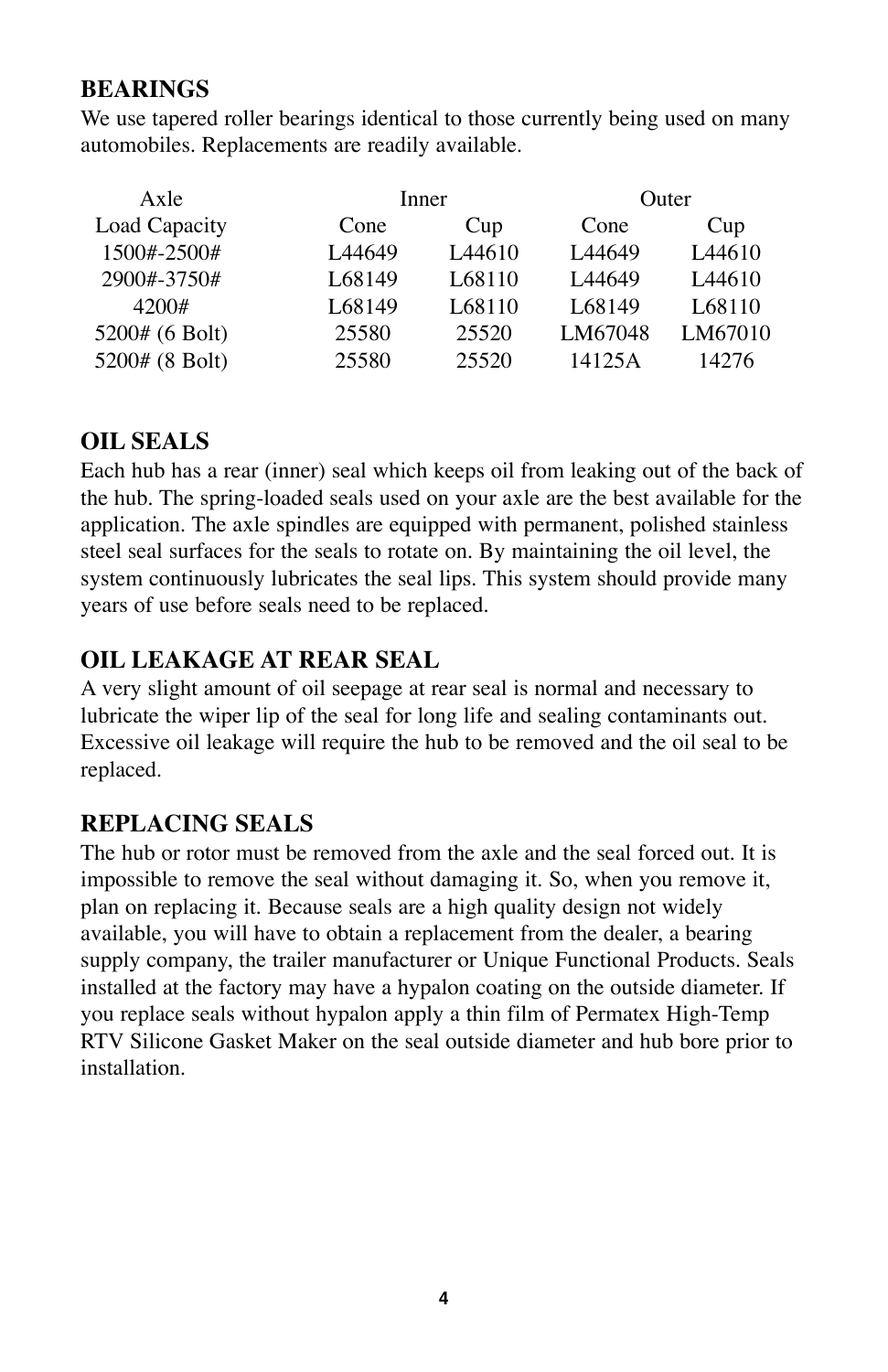Seals currently in use are:

| <b>Axle Load</b> | Seal Outer & Inner  | <b>Inner</b>        |  |
|------------------|---------------------|---------------------|--|
| Capacity         | <b>Diameter</b>     | <b>Bearing Cone</b> |  |
| 1500#-2500#      | $1.98"$ x $1.38"$   | L <sub>44649</sub>  |  |
| 2900#-4200#      | $2.33''$ x 1.68" or | L68149              |  |
|                  | $2.56$ " x $1.68$ " | L68149              |  |
| 5200# (6 Bolt)   | $3.38''$ x $2.13''$ | 25580               |  |
|                  | $3.26''$ x $2.13''$ |                     |  |
| 5200# (8 Bolt)   | $3.38"$ x 2.13"     | 25580               |  |

#### **SEAL CONVERSION INFORMATION**

#### **Replacement Part Numbers**

| Seal                | <b>Trailer</b> |                                 |           |                 |
|---------------------|----------------|---------------------------------|-----------|-----------------|
| <b>Description</b>  | <b>Buddy</b>   | NOK –                           | <b>CR</b> | <b>National</b> |
| 198-138-SP1-1       | 07026          | AB1990EO 13557                  |           | 482163N         |
| 233-168-SP2-1       | 07027          | AD2527EO 16657                  |           | 473317          |
| 256-168-SP2-1 07028 |                | $AD2528EO$ $\longrightarrow$    |           |                 |
| 326-213-SP2-1 07029 |                | $AD7131EO$ $\longrightarrow$    |           |                 |
| 338-213-SP2-1 07040 |                | $AD8717EO 21352$ $-\frac{1}{2}$ |           |                 |
|                     |                |                                 |           |                 |

#### **WHEEL BOLTS (OR CONE NUTS)**

If you remove a wheel from a hub it is very important to properly tighten the wheel bolts when you reinstall the wheel.

Mount the wheel on the hub and start the wheel bolts into the hub as far as possible by hand. Then, using a proper lug wrench, tighten each wheel bolt moderately tight. Work your way around the wheel, tightening every other bolt until all bolts have been tightened. Then work your way around the wheel again, using the every other bolt sequence, and tighten each bolt to 85-95 ft. pounds of torque.

It is important that the wheel be centered on the hub. The wheel may reseat itself slightly during the first miles of travel after installation. After 100-200 miles of travel, check wheel bolt tightness (85-95 ft. lbs.). Check periodically thereafter.

#### **DISC BRAKE ADJUSTMENT**

Disc brakes are self-adjusting and require no maintenance other than periodic inspection to check for pad lining wear.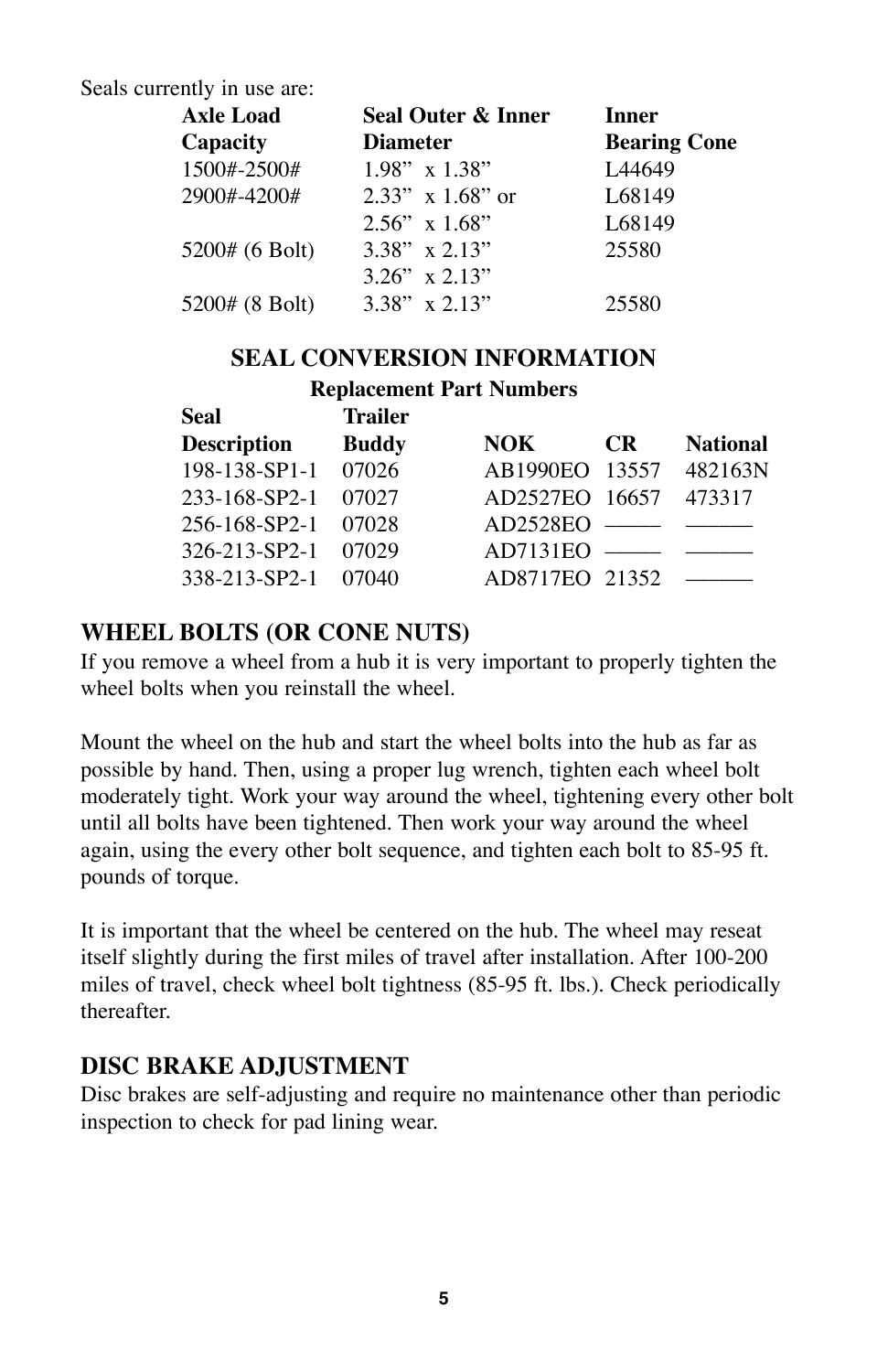## **REPLACEMENT PARTS**

If you can't find replacement parts locally, we'll be glad to have them shipped from one of our distributors.

We are confident that our products will contribute to your boating pleasure by eliminating worry and trouble with trailer running gear. If we can be of service or answer any questions, please contact us.



\_\_\_\_\_\_ \_\_\_\_\_\_\_\_\_\_\_\_\_\_ \_\_\_\_\_\_\_\_\_\_\_\_\_\_\_\_\_\_\_\_\_\_\_\_\_\_\_\_\_\_\_\_\_\_\_\_\_\_\_\_\_\_\_\_\_\_\_\_

\_\_\_\_\_\_ \_\_\_\_\_\_\_\_\_\_\_\_\_\_ \_\_\_\_\_\_\_\_\_\_\_\_\_\_\_\_\_\_\_\_\_\_\_\_\_\_\_\_\_\_\_\_\_\_\_\_\_\_\_\_\_\_\_\_\_\_\_\_

\_\_\_\_\_\_ \_\_\_\_\_\_\_\_\_\_\_\_\_\_ \_\_\_\_\_\_\_\_\_\_\_\_\_\_\_\_\_\_\_\_\_\_\_\_\_\_\_\_\_\_\_\_\_\_\_\_\_\_\_\_\_\_\_\_\_\_\_\_

\_\_\_\_\_\_ \_\_\_\_\_\_\_\_\_\_\_\_\_\_ \_\_\_\_\_\_\_\_\_\_\_\_\_\_\_\_\_\_\_\_\_\_\_\_\_\_\_\_\_\_\_\_\_\_\_\_\_\_\_\_\_\_\_\_\_\_\_\_

\_\_\_\_\_\_ \_\_\_\_\_\_\_\_\_\_\_\_\_\_ \_\_\_\_\_\_\_\_\_\_\_\_\_\_\_\_\_\_\_\_\_\_\_\_\_\_\_\_\_\_\_\_\_\_\_\_\_\_\_\_\_\_\_\_\_\_\_\_

\_\_\_\_\_\_ \_\_\_\_\_\_\_\_\_\_\_\_\_\_ \_\_\_\_\_\_\_\_\_\_\_\_\_\_\_\_\_\_\_\_\_\_\_\_\_\_\_\_\_\_\_\_\_\_\_\_\_\_\_\_\_\_\_\_\_\_\_\_

\_\_\_\_\_\_ \_\_\_\_\_\_\_\_\_\_\_\_\_\_ \_\_\_\_\_\_\_\_\_\_\_\_\_\_\_\_\_\_\_\_\_\_\_\_\_\_\_\_\_\_\_\_\_\_\_\_\_\_\_\_\_\_\_\_\_\_\_\_

\_\_\_\_\_\_ \_\_\_\_\_\_\_\_\_\_\_\_\_\_ \_\_\_\_\_\_\_\_\_\_\_\_\_\_\_\_\_\_\_\_\_\_\_\_\_\_\_\_\_\_\_\_\_\_\_\_\_\_\_\_\_\_\_\_\_\_\_\_

\_\_\_\_\_\_ \_\_\_\_\_\_\_\_\_\_\_\_\_\_ \_\_\_\_\_\_\_\_\_\_\_\_\_\_\_\_\_\_\_\_\_\_\_\_\_\_\_\_\_\_\_\_\_\_\_\_\_\_\_\_\_\_\_\_\_\_\_\_

#### **MAINTENANCE LOG**

| Date | Estimated | Service Performed |
|------|-----------|-------------------|
|      | Mileage   |                   |